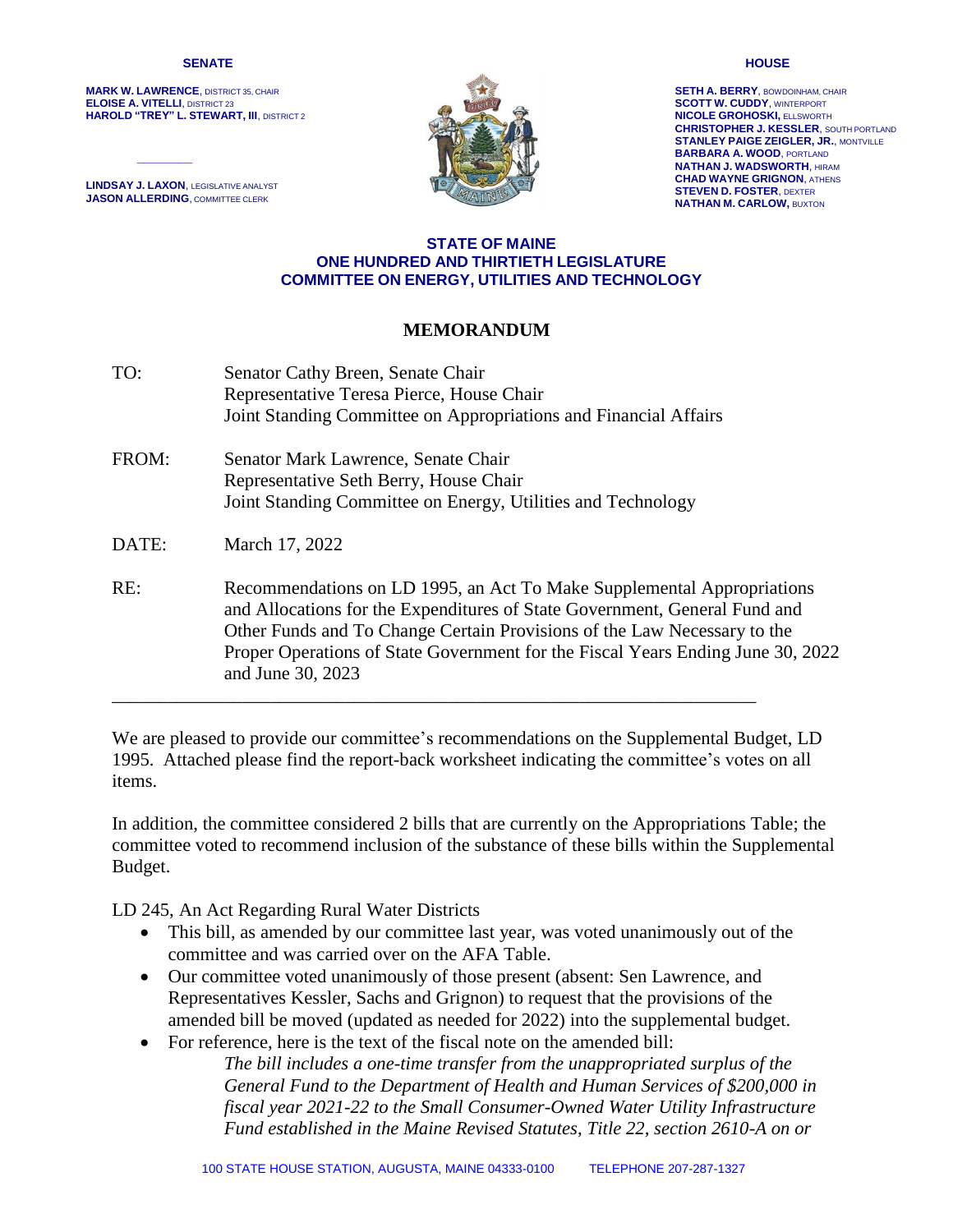*before November 15, 2021. It also includes a matching allocation to allow expenditure of the transferred money.*

*Any additional costs to the Public Utilities Commission to implement the provisions of this bill are expected to be minor and can be absorbed within existing budgeted resources.*

LD 506, An Act To Reduce the Tax Burden on Low-income Electricity Customers

- This bill, as amended by the TAX committee last year, was voted unanimously out of that committee and was carried over on the AFA Table.
- Our committee voted unanimously of those present (absent: Sen Lawrence, and Representatives Kessler, Sachs and Grignon) to support including the provisions of the amended bill (updated as needed for 2022) within the supplemental budget.
- For reference, here is the text of the fiscal note on the amended bill:
	- *The bill provides a sales tax exemption for residential electricity consumed by eligible customers and would result in a reduction of General Fund revenue of \$68,400 in fiscal year 2021-22 and \$137,750 in fiscal year 2022-23. It would also result in a reduction in Local Government Fund revenue of \$3,600 in fiscal year 2021-22 and \$7,250 in fiscal year 2022-23.*

Thank you for considering our recommendations.

cc: Members, Joint Standing Committee on Appropriations and Financial Affairs Members, Joint Standing Committee on Energy, Utilities and Technology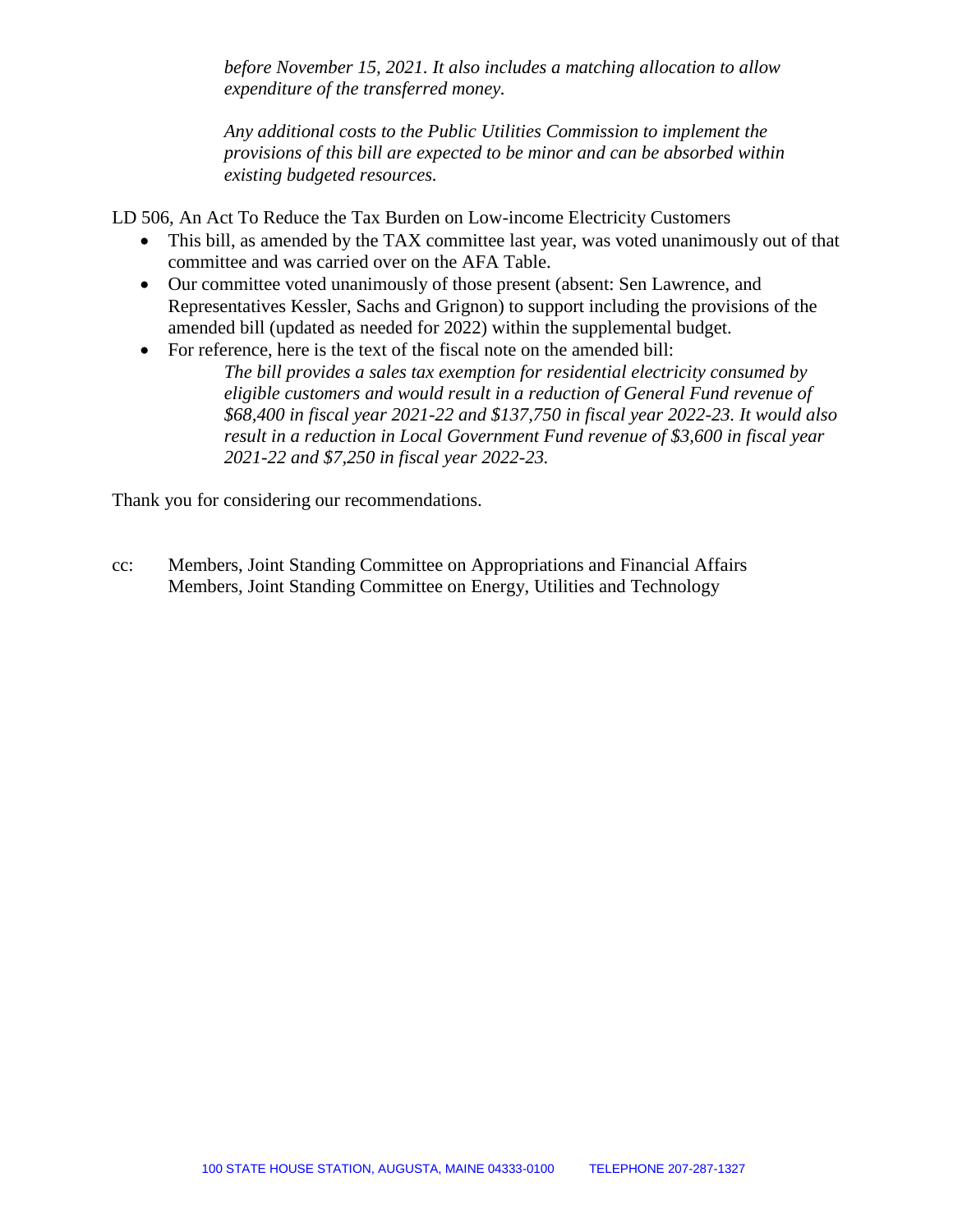#### Sec. A-14. Appropriations and allocations.

The following appropriations and allocations are made.

## **EXECUTIVE DEPARTMENT**

#### **Governor's Energy Office Z122**

Initiative: Continues and makes permanent one limited-period Public Service Coordinator II position previously continued by Financial Order 001666 F2.

| Ref. #: 451                     | Committee Vote:<br>$.2$ out<br>lo | AFA Vote: |         |           |
|---------------------------------|-----------------------------------|-----------|---------|-----------|
| FEDERAL EXPENDITURES FUND       | $0$ pposed:                       | 2020-21   | 2021-22 | 2022-23   |
| POSITIONS - LEGISLATIVE COUNT   | Rep. Foster                       | 0.000     | 0.000   | 1.000     |
| <b>Personal Services</b>        | Rep. Wadsworth                    | -80       | \$0     | \$139,116 |
| FEDERAL EXPENDITURES FUND TOTAL |                                   | \$0       | \$0     | \$139,116 |

#### Justification:

This initiative continues and makes permanent one limited period position to provide a Director of the Governor's Energy Office (GEO). The Director is a key member of the GEO and will provide support and administration of a federal grant awarded by the Department of Commerce. This position will continue to develop an offshore wind economic roadmap for the State of Maine.

## **Governor's Energy Office Z122**

Initiative: Continues and makes permanent one limited-period Public Service Coordinator II position previously continued by Financial Order 001665 F2.

| Ref. #: 452                                                                              | Committee Vote:<br>OUT<br>$M_{\odot}$    | AFA Vote:               |                         |                               |
|------------------------------------------------------------------------------------------|------------------------------------------|-------------------------|-------------------------|-------------------------------|
| <b>OTHER SPECIAL REVENUE FUNDS</b><br>POSITIONS - LEGISLATIVE COUNT<br>Personal Services | Opposed.<br>Rep. Foster<br>Rep Wadsworth | 2020-21<br>0.000<br>\$0 | 2021-22<br>0.000<br>\$0 | 2022-23<br>1.000<br>\$139,116 |
| OTHER SPECIAL REVENUE FUNDS TOTAL                                                        |                                          | \$0                     | \$0                     | \$139,116                     |

#### Justification:

This initiative continues and makes permanent one limited period position to provide a Solar and Storage Analyst in the Governor's Energy Office (GEO). This position provides solar and storage policy as a component of Maine's clean energy economic future and manages resources to the benefit of Maine ratepayers. Funding for this position is provided by a grant from the United Nations Foundation Inc.

#### Public Advocate 0410

Ref. #: 449

Initiative: Establishes one Office Specialist I position to bring the staffing level to 10 employees as authorized in the Maine Revised Statutes, Title 35-A, section 116, subsection 8 and provides funding for related All Other costs.

| Committee Vote: $\delta$ $\mathbb{N}$ $\ell$ $\delta$ $\delta$ $\mathbb{N}$ $\mathbb{N}$ |  | AFA Vote: |  |
|------------------------------------------------------------------------------------------|--|-----------|--|
|------------------------------------------------------------------------------------------|--|-----------|--|

2020-21

#### **OTHER SPECIAL REVENUE FUNDS**

LR2634(1) - App-Alloc (EUT) Part A Sec. 14

2022-23

2021-22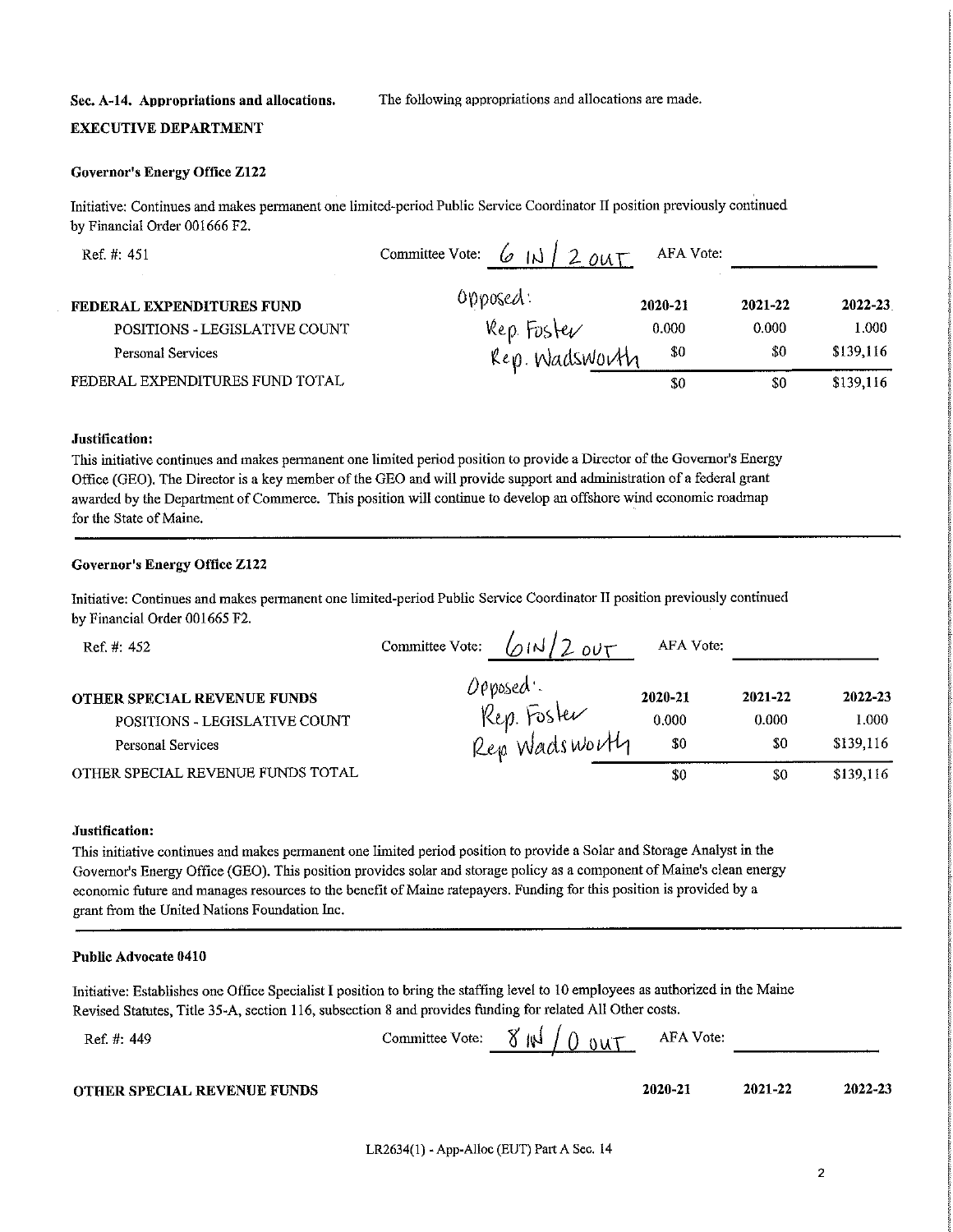| <b>POSITIONS - LEGISLATIVE COUNT</b> | 0.000   | 1.000    | 1.000     |
|--------------------------------------|---------|----------|-----------|
| Personal Services                    | \$0     | \$20,509 | \$85,971  |
| All Other                            | \$0     | \$361    | \$1,464   |
| OTHER SPECIAL REVENUE FUNDS TOTAL    | \$0     | \$20,870 | \$87,435  |
| <b>EXECUTIVE DEPARTMENT</b>          |         |          |           |
| <b>DEPARTMENT TOTALS</b>             | 2020-21 | 2021-22  | 2022-23   |
| FEDERAL EXPENDITURES FUND            | \$0     | \$0      | \$139,116 |
| OTHER SPECIAL REVENUE FUNDS          | S0      | \$20,870 | \$226,551 |

 $$0$$ 

 $\sim$   $\sim$ 

\$20,870

\$365,667

## DEPARTMENT TOTAL - ALL FUNDS

LR2634(1) - App-Alloc (EUT) Part A Sec. 14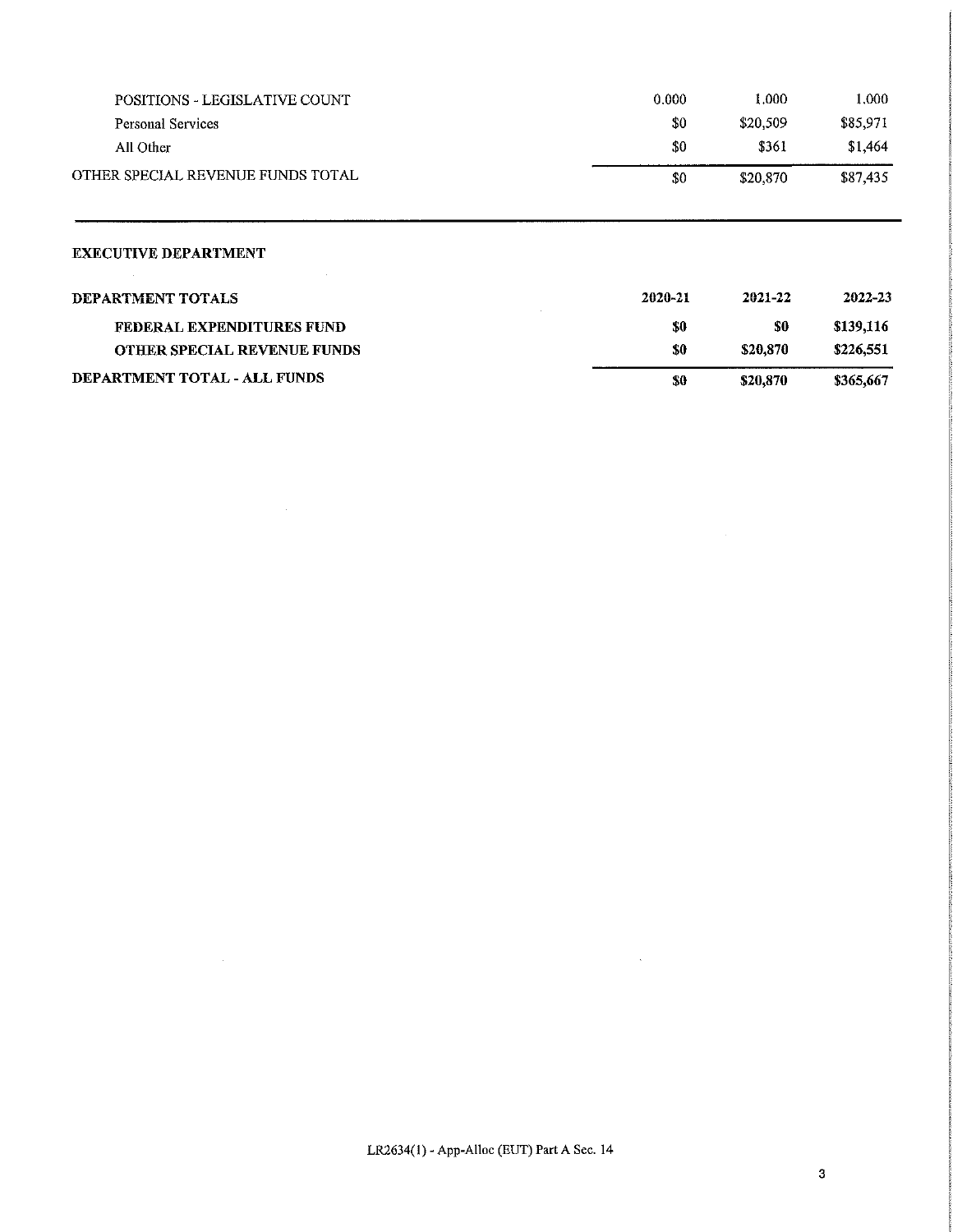The following appropriations and allocations are made.

# Sec. A-11. Appropriations and allocations. **EFFICIENCY MAINE TRUST**

 $\bar{\rm t}$ 

| <b>Efficiency Maine Trust Z100</b> |                                                                                                                 |                         |                | $\mathcal{L}$ (inc. PARTZ) |                |                        |
|------------------------------------|-----------------------------------------------------------------------------------------------------------------|-------------------------|----------------|----------------------------|----------------|------------------------|
|                                    | Initiative: Provides one-time funding to support electric vehicle rebate programs including incentive programs. |                         |                |                            |                |                        |
| Ref. $#: 401$                      | One Time                                                                                                        | Committee Vote:         |                | AFA Vote:                  |                |                        |
| All Other                          | <b>OTHER SPECIAL REVENUE FUNDS</b>                                                                              | opposed:<br>Rep. Foster |                | 2020-21<br>-50             | 2021-22<br>\$0 | 2022-23<br>\$7,000,000 |
| OTHER SPECIAL REVENUE FUNDS TOTAL  |                                                                                                                 |                         | Rep. Wadsworth | -80                        | \$0            | \$7,000,000            |

## Justification:

This initiative supports electric vehicle rebate programs including incentive programs. The funding is from a one-time transfer of General Fund unappropriated surplus. Efficiency Maine Trust calculates that currently available funds in this program will be fully expended by the summer of 2022.

## **EFFICIENCY MAINE TRUST**

| DEPARTMENT TOTALS                  | 2020-21 | 2021-22 | 2022-23     |
|------------------------------------|---------|---------|-------------|
| <b>OTHER SPECIAL REVENUE FUNDS</b> | S0      | \$0     | \$7,000,000 |
| DEPARTMENT TOTAL - ALL FUNDS       | 50      | \$0     | \$7,000,000 |

 $\mathbf{1}$